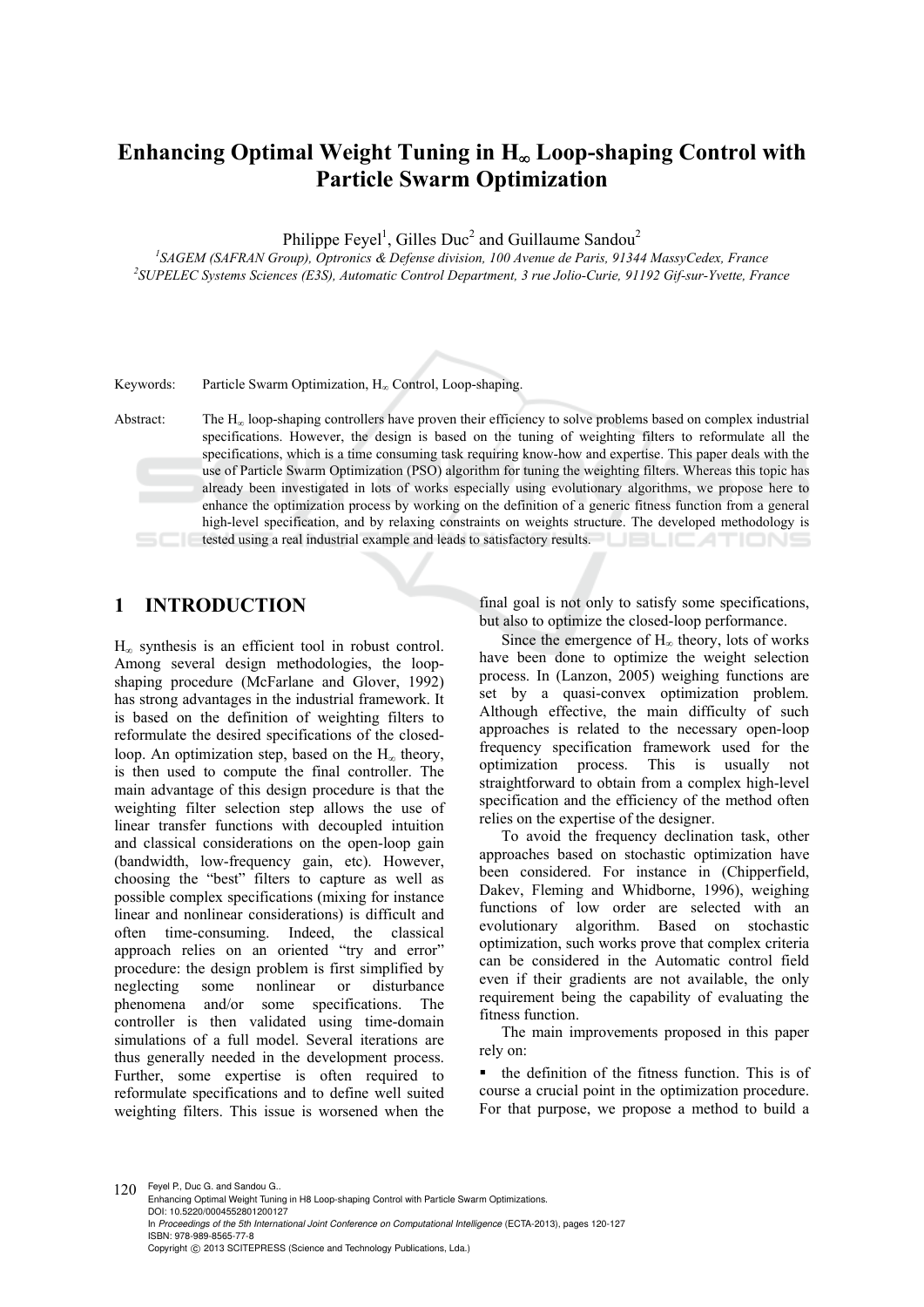generic cost function from a general high-level specification.

 the structure of the weighting filters. Lot of works consist in tuning all these filters in terms of pole / zero / damping / natural frequency of their transfer functions. Using this particular structure, and looking only for positive parameters, the corresponding filters are stable with stable inverses. Although this is not mandatory for  $H_{\infty}$  loop-shaping synthesis, it is well known that stability of the weighting filters is required in the standard approach. However, for a given order, choosing the best structure (poles / zeros / dampings) for the weights to get the best solution to the design problem is a difficult task. Unfortunately, the final value of the fitness may clearly depend on this structure. That is why we propose in this paper to determine weighting functions without any assumption on their structure; this can be done by tuning directly the state-space representation. In that case, we show that the optimization becomes fast and efficient if the "tridiagonal form" for the statespace matrix is used (McKelvey and Helmersson, 1996).

In section 2, the classical automatic control formulation is briefly reminded and the advanced tuning methodology called " $H_{\infty}$  loop-shaping" is described. In section 3, we introduce the PSO algorithm together with the variant used in this work. In section 4, we enhance the optimal weights tuning first with a generic method to construct the fitness from a general specification, and then with the tuning of unstructured weight filters. Section 5 shows the optimization procedure. Finally, we illustrate our work with a concrete industrial example in section 6, exhibiting much than satisfactory results.

# **2 PLANT CONTROL USING H LOOP-SHAPING SYNTHESIS**

#### **2.1 Controller Design Framework**

Consider the generic closed-loop framework of figure 1 (where *s* is the Laplace variable).



Figure 1: Classical closed-loop framework.

A plant modelled by its transfer function  $G(s)$ has to be controlled to get the best performances. The control input of the system is  $v$  and its output is  $v$ . The controller is denoted by the transfer function  $K(s, \theta)$ . This controller depends of some tuning parameters  $\theta$  which have to be chosen to get this optimal behaviour. Roughly speaking, the goal of the closed loop is to assure that the output of the system  $y$  tracks the reference  $r$  and is not much influenced by the disturbance *d* which should be rejected.

For this closed-loop system, any performance criterion (potentially complex (see example in section 6) and based on the responses of  $y$ ,  $u$  and/or  $\varepsilon$  to some particular test signals applied on inputs  $r$ or *d*) is a function of the controller parameters.

### **2.2 H∞ Loop-shaping Design**

Very often, a Proportional Integral Derivative (PID) controller is used to achieve satisfactory performance (Åström and Hägglund, 1995). However, when the system to control has Multi-Inputs / Multi-Outputs or high and various performances in terms of reference tracking, low energy controls or disturbance rejection, this classical approach may fail, and advanced control methods such as H∞ loop-shaping (McFarlane and Glover, 1992) have to be used.

Considering the classical scheme of figure 1, the basic problem of the  $H_{\infty}$  loop-shaping method is the following: for a given  $\gamma > 0$ , find a controller  $K(s)$ such that the  $H_{\infty}$ -norm of the transfer function between inputs  $r$ ,  $d$  and outputs  $e$ ,  $u$  is less than  $\gamma$ , that is :

$$
\left\| \begin{bmatrix} T_{r \to \varepsilon}(s) & T_{d \to \varepsilon}(s) \\ T_{r \to u}(s) & T_{d \to u}(s) \end{bmatrix} \right\|_{\infty} < \gamma \tag{1}
$$

where  $T_{x,y}(s)$  denotes the closed-loop transfer between input *x* and output *y*.

As an advantage, the minimal attainable value of  $\gamma$  can be a priori computed from the solution of 2 Riccati equations: let  $(A, B, C)$  be a state-space realization of  $G(s)$ ; one obtains:

$$
\gamma > \left(1 + \sup_{i} \lambda_{i} (YX)\right)^{1/2}
$$
 (2)

where  $\lambda$  (*YX*) denotes an eigenvalue of *YX*, and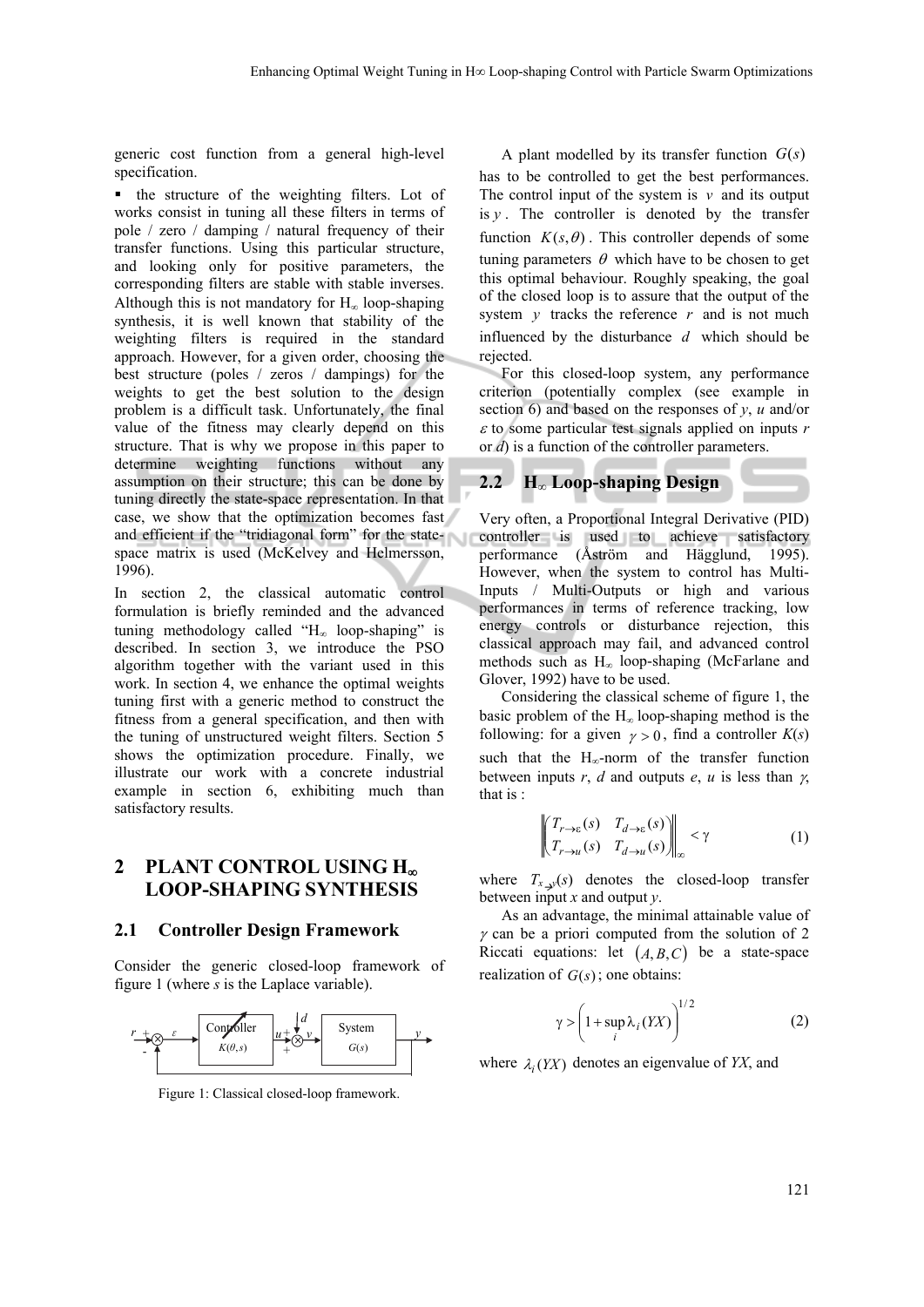$$
AT X + X A - X B BT X + CT C = 0 ; X \ge 0
$$
  
 
$$
Y A + AT Y - Y CT C Y + B BT = 0 ; Y \ge 0
$$
 (3)

Furthermore explicit formulae are available to construct any controller achieving a value of  $\gamma$ arbitrarily close to its minimal value:

$$
K(s): \begin{cases} \dot{x}_c = A_c x_c(t) + B_c \varepsilon(t) \\ u(t) = C_c x_c(t) \end{cases}
$$
 (4)

with:

$$
\begin{cases}\nA_c = A - BB^T X + \gamma^2 Z_\gamma Y C^T C \\
B_c = -\gamma^2 Z_\gamma Y C^T \\
C_c = B^T X \\
Z_\gamma = (I + YX - \gamma^2 I)^{-1}\n\end{cases}
$$
\n(5)

In order to tune the performance, a loop-shaping procedure is included in the design, which can be summarized as follows:

- At first, the open-loop gain is shaped by choosing a precompensator  $W_i(s)$  and a postcompensator  $W_o(s)$ , following the classical rules of Automatic control;
- A controller  $K_n(s)$  is then computed by solving (1) where  $G(s)$  is replaced by the loop-shaped plant:

$$
G_p(s) = W_o(s) G(s) W_i(s)
$$
\n<sup>(6)</sup>

The final controller  $K(s)$  is obtained by merging the pre- and postcompensators with the previous controller:

$$
K(s) = W_i(s)K_p(s)W_o(s)
$$
 (7)

However the tuning of the post and precompensators is a crucial point in the design procedure which requires expertise to reformulate any high-level specifications. The optimization of this tuning to squeeze the reformulation step and to achieve better performances is explained in the sequel.

# **3 THE PSO ALGORITHM**

#### **3.1 The Standard Version (Bratton and Kennedy, 2007)**

PSO is a metaheuristic optimization method inspired by the social behavior of bird flocking or fish schooling. Consider the following optimization problem:

$$
\min_{x \in \chi} f(x) \tag{8}
$$

*P* particles are moving in the search space. Each of them has its own velocity, and is able to remember where it has found its best performance. For a given particle, we define a neighborhood as a subset of particles it is able to communicate with. So at any time each particle knows the best position achieved so far by a particle of its own neighborhood. The following notations are used:

- $x_p^k$  (resp.  $v_p^k$ ): position (resp. velocity) of particle *p* at iteration;
- *p*<sub>*h*</sub>  $\frac{1}{p}$  = arg min $\left(f\left(x_{p}^{k-1}\right), f\left(x_{p}^{k}\right)\right)$ : best position found by particle  $p$  until iteration  $k$ ;
- $V(x_p^k)$   $\subset$  {1,2,..., *P*}: set of "friend neighbors" of particle *p* at iteration *k*;
- :  $\argmin_{\substack{k \\ p_i^k, i \in V(x_n^k)}} f(x)$  $g_p^k = \argmin_{x \in \{b_i^k, i \in V(x_p^k)\}} f(x)$  $\begin{array}{l} k \\ p \end{array} = \arg n \\ x \in \{b_i^k, i \in \mathbb{R}^n\}$ =  $arg min f(x)$ : best position found by the friend neighbours of particle *p* until iteration *k*.

The particles move in the search space according to the following transition rule:

$$
v_p^{k+1} = w v_p^k + c_1 \otimes (b_p^k - x_p^k) + c_2 \otimes (g_p^k - x_p^k)
$$
  

$$
x_p^{k+1} = x_p^k + v_p^{k+1}
$$
 (9)

- $\otimes$  is the element wise product;
- *w* is the inertia factor;
- $c_1$  and  $c_2$  are accelerator coefficients, chosen as random numbers generated by a uniform distribution on some intervals  $[0,\bar{c}_1]$ ,  $[0,\bar{c}_2]$ respectively.

We use the following standard settings (Clerc, 2012) for this work:

- swarm size  $P = 10 + \sqrt{n}$ , where *n* is the dimension of the optimization problem;
- $\overline{c}_1 = \overline{c}_2 = 0.5 + \ln(2);$
- **dim** $(V(x_p^k))=3$

Several topologies exist for the design of subsets  $V(x_p^k)$ . We use the social ring topologies (Bratton and Kennedy, 2007) in which the neighborhood of a particle is composed by the 3 other following ones; this set does not depend on iteration *k* and is done at the initialization. The inertia factor is defined using the variant below.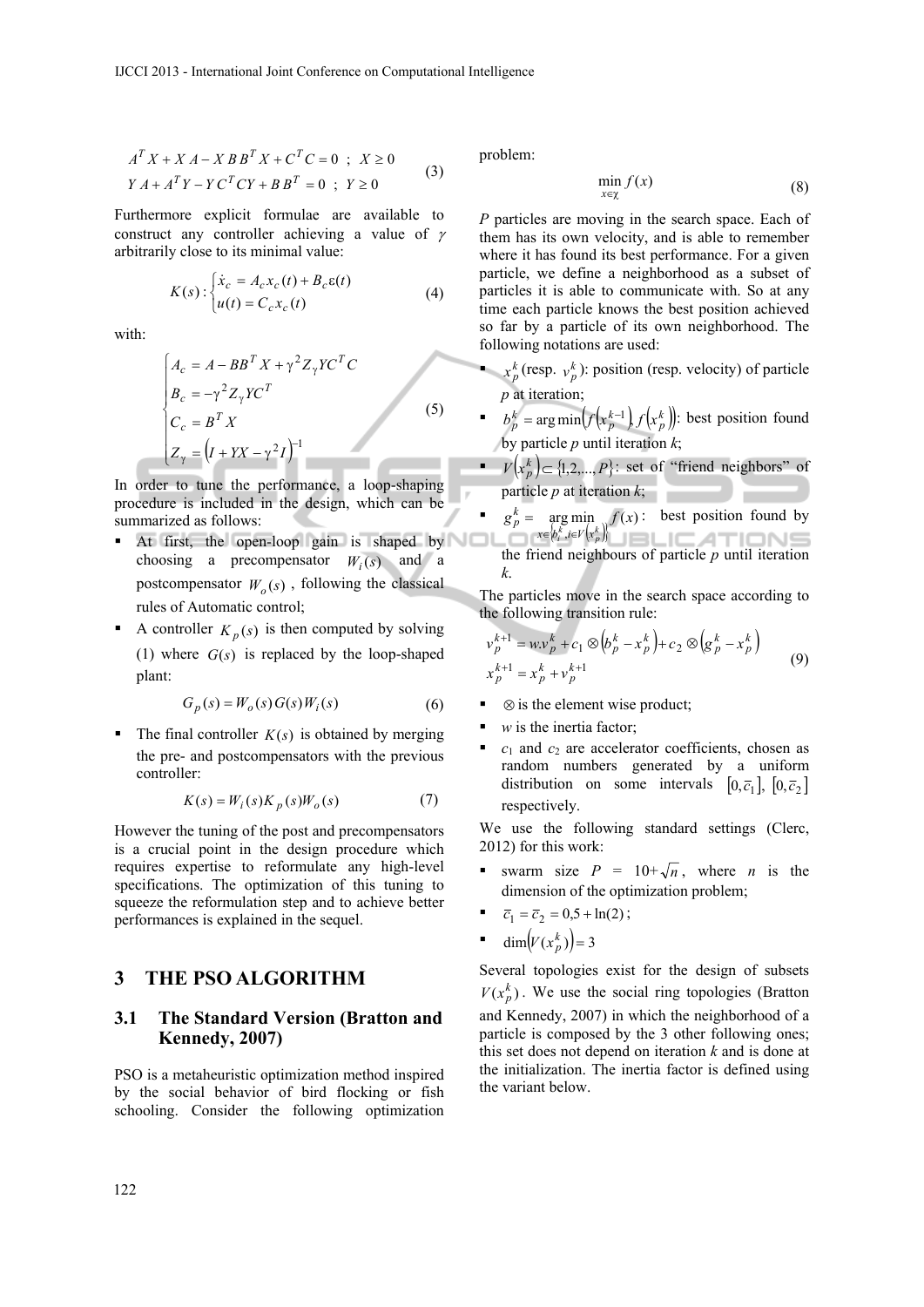#### **3.2 TVRandIW Custom Version**

We use the Time Varying Random Inertia Weight version of PSO defined in (Eberhart, 2001) in which the inertia weight is a random number generated by a uniform distribution on the interval  $[0.5,1]$ . Note that the mean value of the inertia factor is 0.75 which is the value used in (Clerc, 2012). By randomizing *w* at each iteration, we create diversity that makes this PSO version powerful for high dimensional optimization problems.

# **4 ENHANCING OPTIMAL WEIGHT TUNING**

#### **4.1 A Generic Fitness Function from a General Specification**

As said above a robust controller *K*(*s*) that satisfies complex specifications of the form  $y_1 < \bar{y}_1$ ,  $y_2 < \bar{y}_2$ , ...,  $y_m < \bar{y}_m$  has to be found. Given a loop structure (for instance figure 1) and assuming that all specified signals can be evaluated e.g. by simulation, the previous constrained problem can be transformed into a non-constrained one by introducing penalty functions, and reducing the fitness function:

$$
f(x) = \gamma + f_c(x), \quad f_c(x) = \sum_{j=1}^{m} e^{\alpha_j (y_j - \bar{y}_j)} \tag{10}
$$

Tuning these penalty functions, i.e. the coefficients  $(\bar{y}_i, \alpha_i)$ , is a crucial point in the optimization process. To satisfy the specification, we have to choose:

$$
\bar{y}_j' < \bar{y}_j, \, \alpha_j > 1 \tag{11}
$$

However, there is no sense to change a problem of filter parameter tuning into a problem of optimization parameter tuning. That is why we propose in this work a systematic tuning rule, where no parameter has to be chosen.

Consider the  $j^{\text{th}}$  constraint. We note:

$$
\bar{y}_j' + \varepsilon_j = \bar{y}_j \tag{12}
$$

where  $\epsilon_i$  can be regarded as a security margin to satisfy the specification  $\bar{y}_i$  more easily. At the end of the optimization, the order of magnitude of the penalty function  $e^{\alpha_j(y_j - \bar{y}_j)}$  has to be close to  $\gamma_{opt}$ 

and  $y_i$  has to be at most  $\overline{y}_i$ . Thus:

$$
e^{\alpha_j(\bar{y}_j - \bar{y}_j)} \approx \gamma_{opt} \Rightarrow \alpha_j \approx \frac{\ln(\gamma_{opt})}{\epsilon_j}
$$
 (13)

Generally, it is efficient to choose  $0.1 \bar{y}_i \le \varepsilon_i \le 0.3 \bar{y}_i$  whereas for a loop-shaping design problem, we expect the optimal  $\gamma$  value to be  $\gamma_{opt} \approx 3$ .

#### **4.2 General Filter Formalism for Optimization**

In this section, we want to relax any structural constraint on weighting functions. Consider a weighting filter, represented by its transfer function given by (for a Single Input / Single Output system (SISO)):

$$
W(s) = \frac{\sum_{i=0}^{n-1} \alpha_i s^i}{s^n + \sum_{j=0}^{n-1} \beta_j s^j} = \frac{Y_W(s)}{U_W(s)}
$$
(14)

This filter can also be represented by its state space representation, given by:

$$
W(s): \begin{cases} \dot{x}_W(t) = A x_W(t) + B u_W(t) \\ y_W(t) = C x_W(t) + D u_W(t) \end{cases}
$$
 (15)

where *A* is a  $n \times n$  matrix and  $x_W$  is the state vector. The following notation is used:

$$
W(s) = \left[\frac{A \mid B}{C \mid D}\right] \tag{16}
$$

As an advantage, it is well known that such a representation is numerically better conditioned than the transfer function. Further, it can be easily extended to Multi-Input / Multi-Output (MIMO) systems.

However the main drawback of such a representation is the high number of parameters to be determined. Indeed if *n* is the order of a SISO filter  $W(s)$ , the number of unknowns is  $(n+1)^2$  in comparison with  $2n+1$  for the transfer function representation. Furthermore, the choice of the matrices  $A$ ,  $B$ ,  $C$ ,  $D$  is not unique.

A better approach consists in using the tridiagonal matrix form for the state-space matrix. A real tridiagonal matrix is a square real matrix having non-zero elements only on the main, first super and first sub diagonals: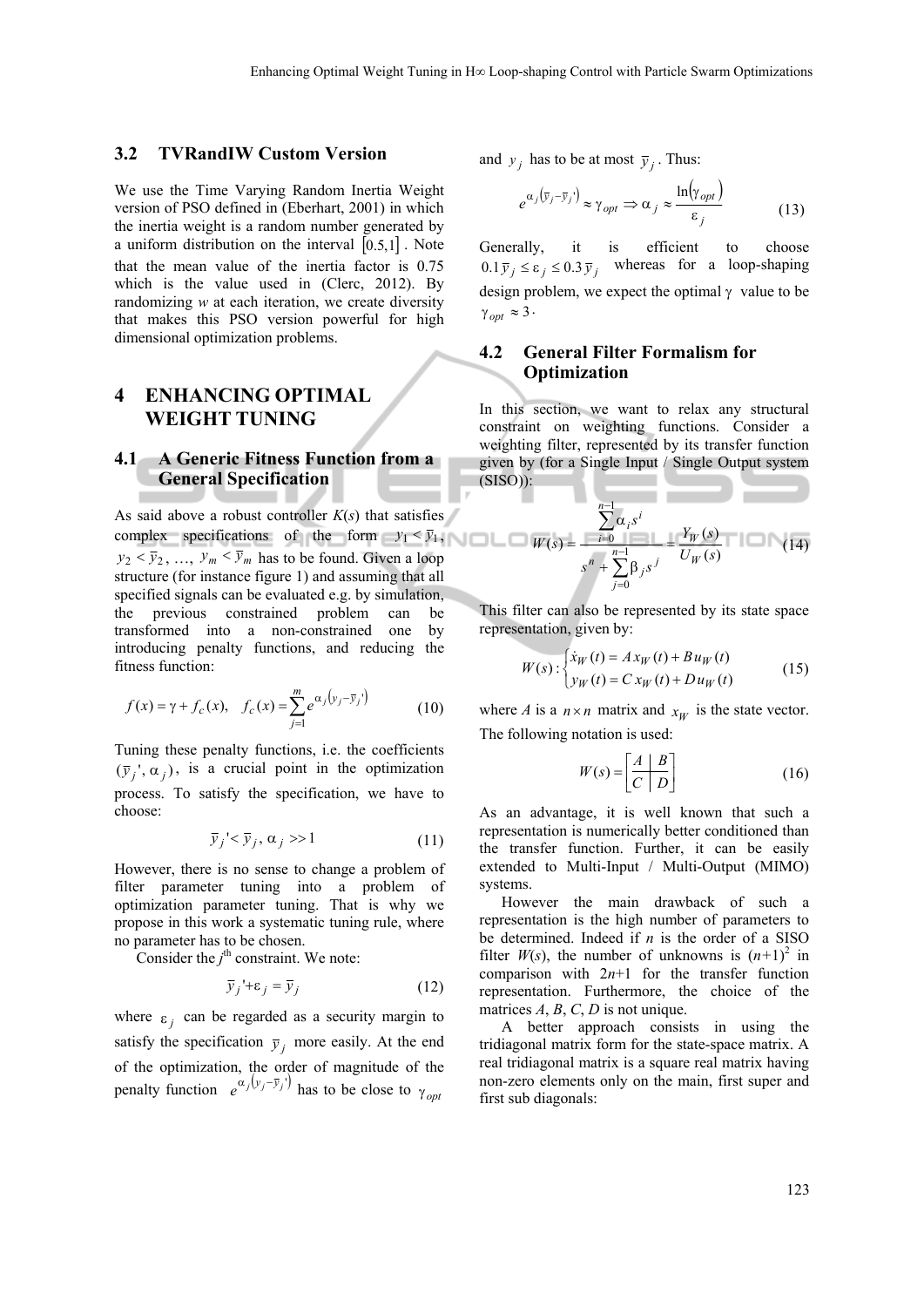$$
A = \begin{bmatrix} a_{1,1} & a_{1,2} & 0 & 0 & 0 \\ a_{2,1} & \ddots & \ddots & 0 & 0 \\ 0 & \ddots & \ddots & \ddots & 0 \\ 0 & 0 & \ddots & \ddots & a_{n-1,n} \\ 0 & 0 & 0 & a_{1,n-1} & a_{n,n} \end{bmatrix}
$$
 (17)

It is shown in (McKelvey and Helmersson, 1996) that for any MIMO representation (*A,B,C,D*), there exists a state-space representation (*A',B',C',D'*) with *A'* in tridiagonal form such that (*A,B,C,D*) and (*A',B',C',D'*) are similar, that is they lead to the same transfer function. Thus for the optimization problem, we can assume the state-space matrix to be tridiagonal without loss of generality, which reduces the number of unknowns to 5*n-*1 in the SISO case, that is the same order of magnitude than for the transfer function representation.

For a  $n_u \times n_v$  MIMO filter  $W(s)$  of order *n*, the unknown parameters can be collected into a vector *x* defined by:

$$
x = \begin{pmatrix} x_A \\ x_B \\ x_C \\ x_D \end{pmatrix}
$$
 (18)

with:

$$
x_{A} = \begin{pmatrix} a_{1,1} \\ \dots \\ a_{n,n} \\ a_{1,2} \\ \dots \\ a_{n-1,n} \\ a_{2,1} \\ \dots \\ a_{n,n-1} \end{pmatrix}, x_{B} = \begin{pmatrix} b_{1,1} \\ \dots \\ b_{n,2} \\ \dots \\ b_{n,2} \\ \dots \\ b_{1,n_u} \\ \dots \\ b_{1,n_u} \\ \dots \\ b_{n,n_u} \end{pmatrix}
$$
(19)

and:

$$
x_C = \begin{pmatrix} c_{1,1} \\ \dots \\ c_{1,n} \\ c_{2,1} \\ \dots \\ c_{2,n} \\ \dots \\ c_{n_y,1} \\ \dots \\ c_{n_y,n} \end{pmatrix}, x_D = \begin{pmatrix} d_{1,1} \\ \dots \\ d_{1,n_u} \\ d_{2,1} \\ \dots \\ d_{2,n_u} \\ \dots \\ d_{n_y,1} \\ \dots \\ d_{n_y,n_u} \end{pmatrix}
$$
(20)

Note that we cannot say anything about the stability of  $W(s)$  or  $W(s)$ <sup>-1</sup> because all the coefficients can take any real values. This problem will be dealt with in the sequel.

#### **4.3 Search Space Transformation**

If all parameters were strictly positive, a transformation on the initial search space interval could be used as follows:

$$
x \in [\underline{x}, \overline{x}] \longrightarrow x' \in [\underline{x}', \overline{x}']
$$
  
\n
$$
x' \in [\underline{x}', \overline{x}'] \longrightarrow x \in [\underline{x}, \overline{x}]
$$
  
\n
$$
x' \in [\underline{x}', \overline{x}'] \longrightarrow x \in [\underline{x}, \overline{x}]
$$
  
\n(21)

This transformation enhances the sensitivity of the algorithm because the smallest values of *x* have the same weights than the highest due to the logarithm function. Doing that it is possible to choose a large search space interval for *x.*

However, because structural constraints on weights have been previously relaxed, unknowns can be positive or negative. With the same idea, a change of variable can be done by adapting the previous logarithmic transformation with the following functions:

$$
anh_{10}(x) = log_{10}\left(x + \sqrt{x^2 + 1}\right)
$$
  
\n
$$
sh_{10}(x) = \frac{10^x - 10^{-x}}{2}
$$
\n(22)

Thus, the following transformation on the initial search space interval can be computed:

$$
x \in [\underline{x}, \overline{x}] \longrightarrow x' \in [\underline{x}', \overline{x}']
$$
  
\n
$$
x' \in [\underline{x}', \overline{x}'] \longrightarrow x \in [\underline{x}, \overline{x}]
$$
  
\n
$$
x = \frac{1}{M} \sinh(x)
$$
 (23)

The function  $ash_{10}(x)$  is close to  $log_{10}(x)$  for high values of  $|x|$ ; but these functions are quite different when  $|x|$  is close to 0. To make the smallest values of  $|x|$  having the same weights than the highest ones a scaling factor  $M \geq 1$  has to be used.

#### **5 OPTIMIZATION PROCEDURE**

The optimization consists in tuning the weighting functions  $W_i(s)$  and  $W_o(s)$  defined as follows:

$$
W_o(s) = \left[\frac{A_o \mid B_o}{C_o \mid D_o}\right], \ W_i(s) = \left[\frac{A_i \mid B_i}{C_i \mid D_i}\right]
$$
 (24)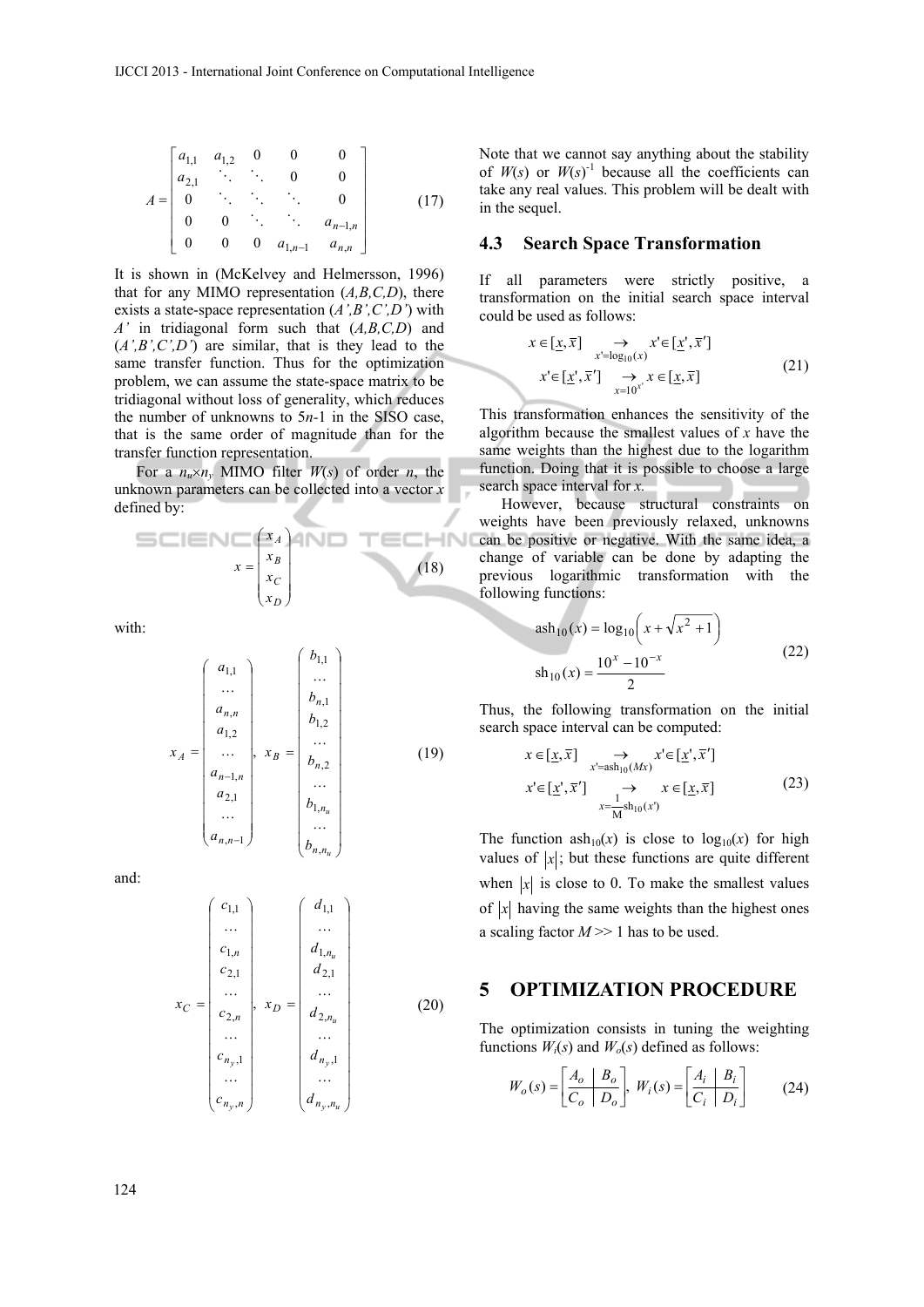The decision variables are the corresponding coefficients of their tridiagonal state-space representation. The optimization can be done using PSO.

As for a classical Automatic control design, we constraint the weights filters to be stable and their inverses too. For that purpose, the first task of the optimization process consists in insuring these stability constraints, as explained below.

Denote  $\lambda_A$  the eigenvalues of *A*. Assuming that  $D^{-1}$  exists, the state space matrix  $\underline{A}$  of the inverse of the system (*A,B,C,D*) is:

$$
\underline{A} = A - BD^{-1}C \tag{25}
$$

At the iteration *k* after moving the swarm according to (9), do for each particle  $x_p^k$ :

- **Build**  $(A_o, B_o, C_o, D_o)$  and  $(A_i, B_i, C_i, D_i)$ from  $x_p^k$ ;
- Evaluate  $\underline{A}_o = A_o B_o D_o^{-1} C_o$  and  $\underline{A}_i = A_i - B_i \overline{D_i}^{-1} C_i;$ ECHNI
- Evaluate:

 $\lambda_{\underline{A}_o}$  = max(real( $\lambda_{\underline{A}_o}$ )),  $\lambda_{\underline{A}_i}$  = max(real( $\lambda_{\underline{A}_i}$ ))  $\lambda_{A_0} = \max(\text{real}(\lambda_{A_0}))$ ,  $\lambda_{A_i} = \max(\text{real}(\lambda_{A_i}))$ 

**f** If  $\overline{\lambda}_{A_0} \ge 0$  or  $\overline{\lambda}_{A_i} \ge 0$  or  $\overline{\lambda}_{A_0} \ge 0$  or  $\overline{\lambda}_{A_i} \ge 0$ , evaluate:

$$
f(x_p^k) = e^{10\overline{\lambda}_{A_0}} + e^{10\overline{\lambda}_{A_i}} + e^{10\overline{\lambda}_{A_0}} + e^{10\overline{\lambda}_{A_i}}
$$

- $Else$
- build  $W_i(s)$  and  $W_o(s)$  according to (16);
- build the loop-shape according to (6);
- compute  $K_p(s)$  satisfying criterion (1);
- evaluate  $v$ :
- build the controller  $K(s)$  according to (7);
- evaluate  $f_c$  according to (10);
- evaluate *c*  $f(x_p^k) = -\frac{1}{\gamma + f}$
- Find  $b_p^k = \arg \min \left( f(x_p^{k-1}), f(x_p^k) \right);$

Before moving the swarm at next iteration, the best neighbor of each particle has to be identified:

**Example 11** Find 
$$
g_p^k = \underset{x \in \phi_i^k, i \in V(x_p^k)}{\arg \min} f(x)
$$
;

and go to next step.

The fitness function has been adapted to take into

account the stabilization task of the weights and their inverses, which consists in rendering the real part of the eigenvalues strictly negative using hard penalty functions. When the weights and their inverses just become stable, their poles are close to the imaginary axis such that the  $\gamma$  values obtained with the corresponding controllers are high and so  $-(\gamma + f_c)^{-1}$  is negative but close to 0. Thus, there is continuity in the fitness function between the stabilization task where the fitness is positive close to 0 and the optimization task with an existing controller where the fitness is negative close to 0.

# **6 INDUSTRIAL EXAMPLE: INERTIAL LINE OF SIGHT STABILIZATION**

#### **6.1 Problem Statement**

To illustrate that work we choose a two axis Line Of Sight (LOS) stabilization platform. The goal is to maintain the LOS orientation fixed in an inertial space, by rotating the gimbals via a gyrometric feedback loop with inertial measures of the gimbals motion, in spite of environmental conditions. For further details in gyrostabilized viewfinder, refer to (Masten, 2008) and (Hilkert, 2008) which give an exhaustive description of the different possible architectures. One considers the azimuth axis as a SIMO transfer function (figure 2) whose input is the motor voltage  $u(t)$  and outputs are the inertial velocity  $\Omega(t)$  measured by a gyrometer and the motor current *i*(*t*):

$$
\begin{pmatrix}\n\Omega(s) \\
i(s)\n\end{pmatrix} = \begin{pmatrix}\nH_{mec}(s) \\
1\n\end{pmatrix} H_{mot}(s) u(s)\n\tag{26}
$$

The inertial LOS stabilization problem consists in rejecting two types of disturbances:

The first one is the friction torque  $\Gamma_f(t)$  induced by the rotational movements of the vehicle supporting the platform. In this work, friction torque is modeled by a Coulomb step:

$$
\Gamma_f(t) = \Gamma_0, \quad t > 0 \tag{27}
$$

 The second one is the structural flexure disturbance induced by the vehicle vibrations that can make the LOS be chattering. In this work, this disturbance is modeled by the following noisy sine:

$$
\Gamma_{\nu}(t) = \nu(t) + V_0 \sin(\omega_0 t), \ \ t > 0 \tag{28}
$$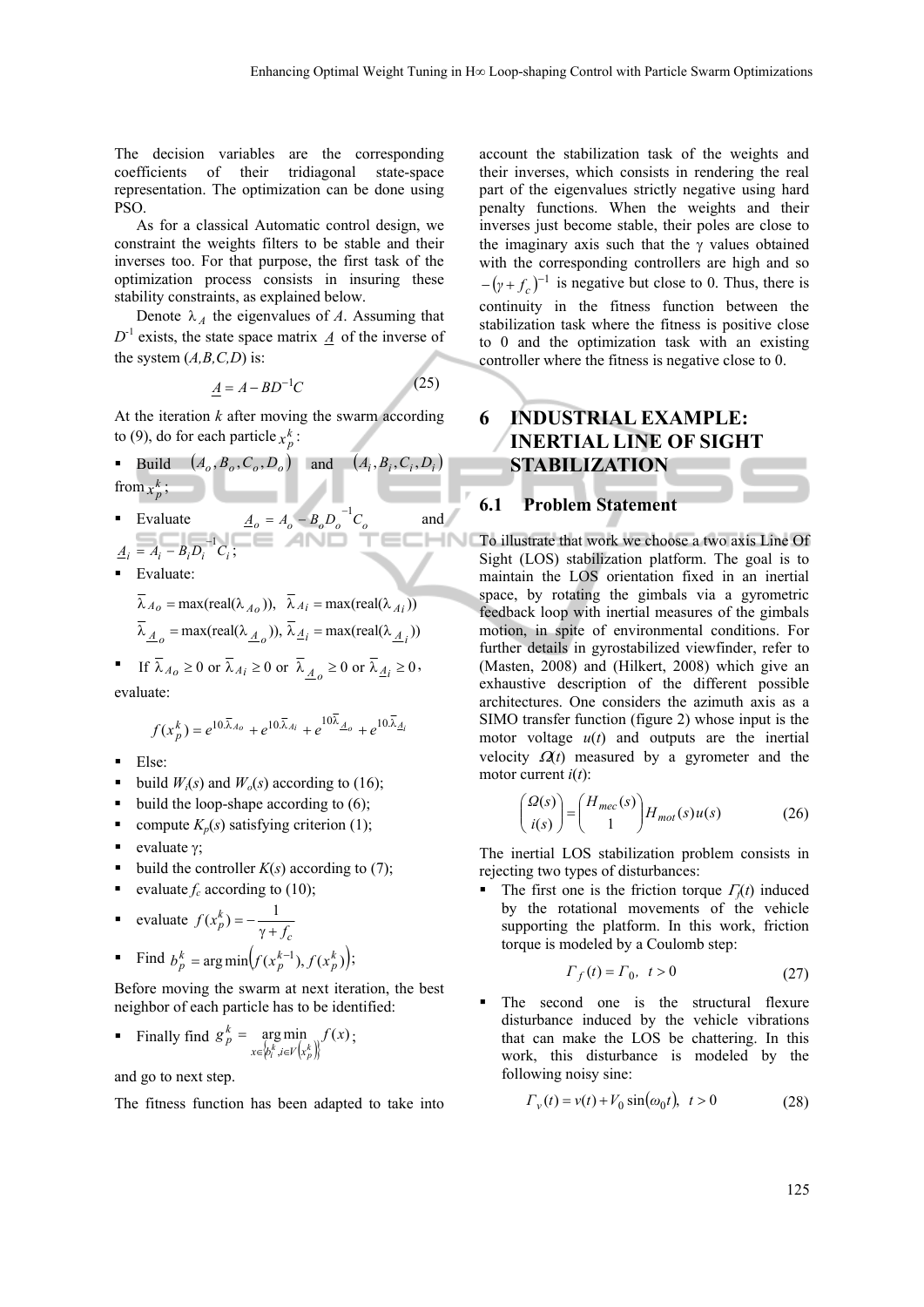The control scheme is depicted in figure 3. Denoting the angular performance  $\theta(t)$ , the goal is to find a robust controller  $K(s)$  that guarantees the following specifications:

$$
\left|\frac{\theta(t)}{\theta(t)}\right| < \theta_{\text{max}}, \forall t > 0 \\
\left|\frac{\theta(t)}{\theta}\right| < \bar{\theta}, \forall t > t_f\n\end{cases}
$$
 in response to  $\Gamma_f(t)$ \n
$$
\left|\frac{\dot{I}(t)}{\sigma_\theta < \sigma_{\text{max}}, \forall t > 0}\right|
$$
 in response to  $\Gamma_v(t)$ \n
$$
\left|\frac{\dot{I}(t)}{\sigma_\theta < \sigma_{\text{max}}}\right|
$$
\n
$$
(29)
$$

where  $\sigma_{\theta}$  is the standard deviation of  $\theta(t)$ . Due to confidentiality reasons, all the frequencies, magnitudes of disturbances and specifications have been normalized.



Figure 2: SIMO plot responses.



Figure 3: LOS control scheme.

#### **6.2 Controller Synthesis**

A SISO controller is designed with the  $H<sub>0</sub>$  loopshaping procedure. Thus an unstructured weight *W*(*s*) is chosen with order 12.

Because PSO is a stochastic algorithm, it has to be run several times to get a statistical validation and evaluation of its performance (10 times in our case, each of them involving 500 iterations). Note that an optimization using 500 iterations needs 2 hours on a CPU E7200 2.53 GHZ which is quite reasonable for an off-line design of controllers. The best results found are presented in table 1. As we can see, the

specification is entire satisfied. Note that with the classical approach, an expert might find a controller which achieves similar performances, but the oriented 'try and error' approach based on specifications reformulations would require several days in comparison to the 20 hours of our optimization (2 hours for each run).

Further, it exists some efficient methods to compute low-order  $H_{\infty}$  controllers (Apkarian, 2002), (Gumussoy, 2008), but to our knowledge none of them avoid the reformulation step and the definition of well suited filters.

Table 1: Optimization results.

| Specification             | Optimizing $W(s)$         |
|---------------------------|---------------------------|
| $\gamma_{opt}$            | 39                        |
| $max( \theta(t) )$        | $0.32\theta_{\text{max}}$ |
| max( i(t) )               | $0.9i_{\text{max}}$       |
| $\sigma_{\theta}$         | $1.1\sigma_{\text{max}}$  |
| $\max( \theta(t) /t>t_0)$ |                           |

# **7 CONCLUSIONS**

In this paper, we proposed to control a plant using the  $H_{\infty}$  loop-shaping method by tuning directly the weighting filters according to the required specifications using a PSO algorithm. Several advantages have to be noticed. First, the use of an optimization procedure provides a controller which is supposed to be better than a controller tuned "by hand". Then the try and error classical procedure has no more to be done, leading to less time-consuming design process. Finally, the use of generic tuning strategies of penalty functions leads to a zero parameter methodology.

The proposed methodology has been tested on an industrial problem. Our work showed the impact of structural considerations on weighting filters: no structural assumption is needed for the filter tuning problem, allowing more degrees of freedom in the design. Our future works consist in merging this weighting filter selection problem with the problem of finding a fixed order controller by the same way. Note that all considerations of this work can also be extended to other design methods such as the  $H_{\infty}$ standard synthesis problem for example.

# **REFERENCES**

Apkarian, P., Noll , D., 2002. Nonsmooth  $H_{\infty}$  synthesis,. In *Journal of class files,* vol.1, n°11, November 2002.